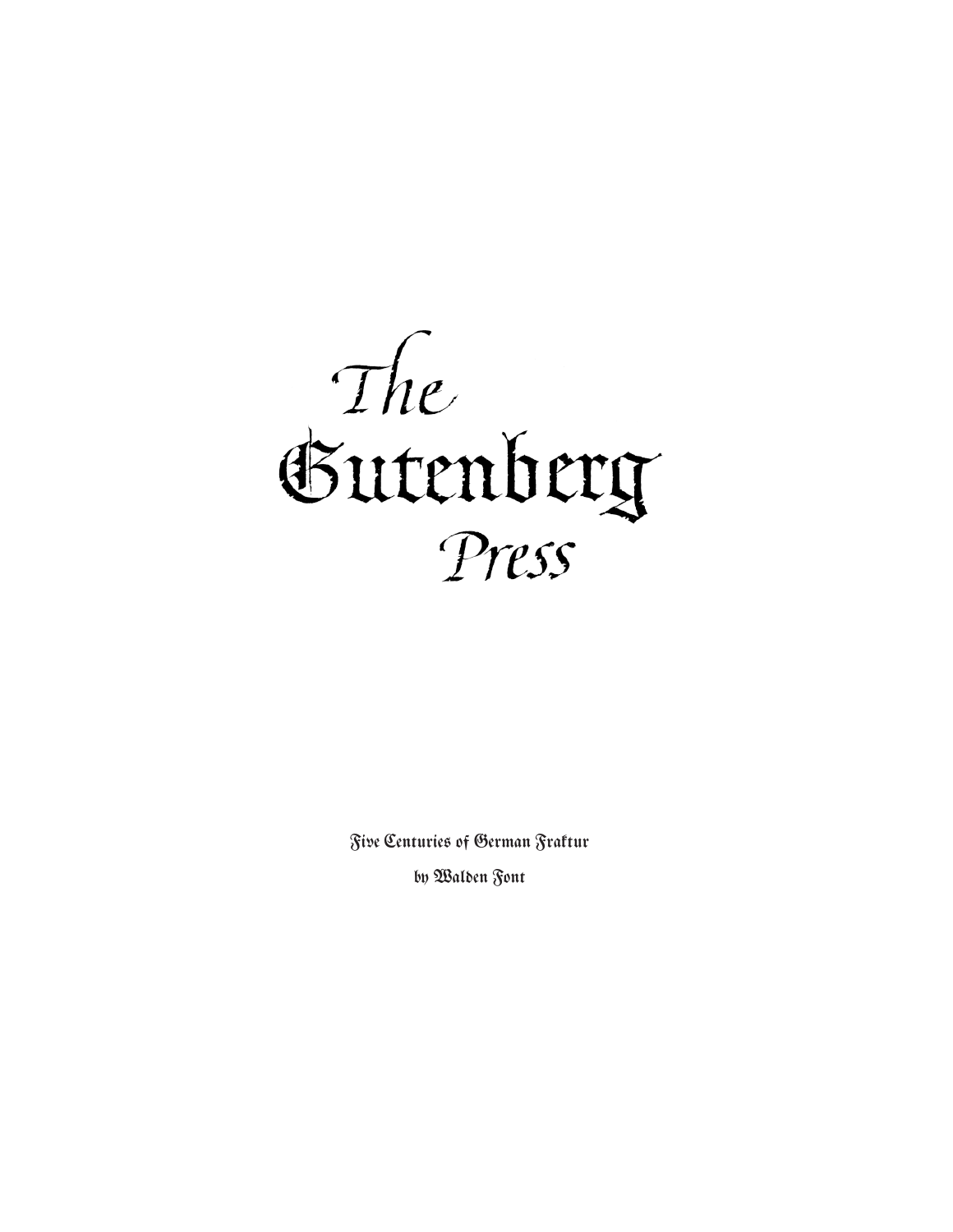## Johanne< Gutenberg 1455

German Fraktur represents one of the most interesting families of typefaces in the history of printing. Few types have had such a turbulent

history, and even fewer have been alternately praised and despised throughout their history. Only recently has Fraktur been rediscovered for what it is: a beautiful way of putting words into written form. Walden Font is proud to present, for the first time, an edition of 18 classic Fraktur and German Script fonts from five centuries for use on

your home computer. This booklet describes the history of each font and provides you with samples for its use. Also included are the standard typesetting instructions for Fraktur ligatures and the special characters of the Gutenberg Bibelschrift.

We hope you find the Gutenberg Press to be an entertaining and educational publishing tool. We certainly welcome your comments and suggestions. You will find information on how to contact us at the end of this booklet.

Verehrter Frakturfreund!

Wir hoffen mit unserer ""Gutenberg Presse" zur Wiederbelebung der Fraktur= schriften - ohne jedweden politis#en Nebengedanken - beizutragen. Leider verbieten uns die hohen Produktionskolten eine Deutsche Bersion dieses Be= nußerhandbüchleins herauszugeben, Sie werden aber den Deutschen Zext auf den Programmdiffetten finden. Bitte lesen Sie die "liefmich"" Datei für weitere Informationen. Wir freuen un< auch über Ihre Kommentare und Anregungen. Kontaktinformationen find am Ende diefes Büchleins angegeben.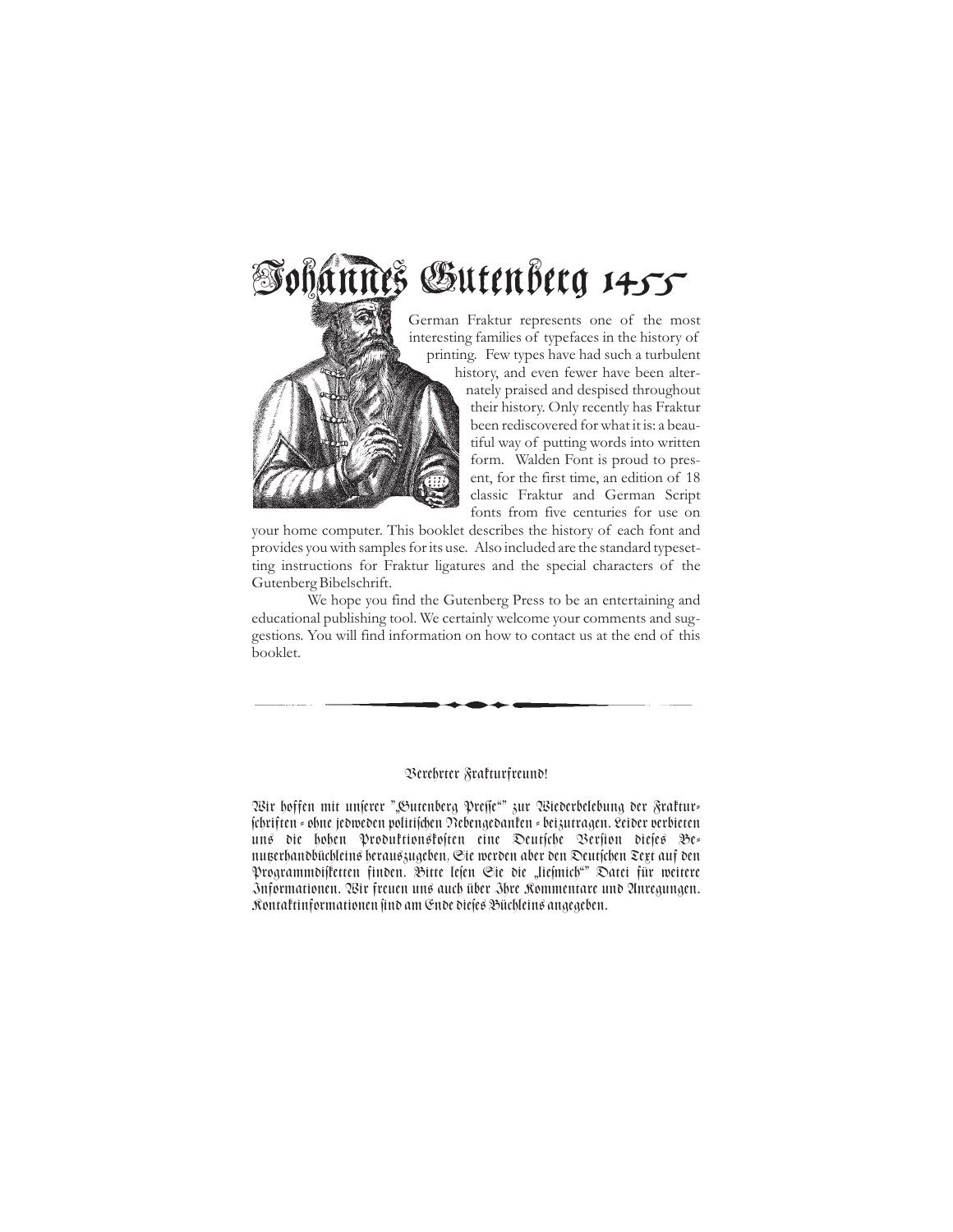#### 21 brief hiftory of Fraktur

At the end of the 15th century, most Latin books in Germany were printed in a dark, barely legible gothic type style known as *Textura*. What little was printed in German used the rougher and more base Schwabacher type. When the German emperor Maximilian (reigned 1493-1519) decided to establish a splendid library of printed books, he directed that a new typeface be created especially for this purpose. This typeface was to be more elegant than the boorish Schwabacher, more modern than the gothic Textura and yet distinctly "German" in that it should not incorporate elements of the *Antiqua* that were the rage in Italy at that time.

Based on the *Bastarda* handwriting used by the scribes of the Emperor's chancery, the calligrapher Leonhard Wagner designed a typeface to these specifications. It soon became known as Fraktur (pronounced frac-toor) for the broken character of its lines.

Only four of Maximilian's planned 130 editions were completed in his lifetime, and Fraktur would have quickly vanished, but the books that were in fact completed had been sent for illustration to the foremost German Renaissance artists, Dürer, Cranach and Grün. These artists became inspired by the novel typeface and used it in their publications. Albrecht Dürer's "Unterweysung" is still one of the most famous books printed in Fraktur.

When the reformation movement swept across Germany, a flood of printed propaganda came with it. Much of this material used the

new, fresh Fraktur type, which helped to popularize GREGGIA CH it extensively. It allowed for an easy distinction of catholic and protestant publications: Protestants printed in German, using Fraktur; Catholics printed in Latin, using Antiqua types similar to *<u>andlighed</u>* the ones we use today. One edition of the Bible even had each verse start with a Fraktur letter when the topic was salvation or other positive events, but Antiqua when Satan, hell, and damnation were the topic. It was this separation that caused Fraktur to be known as the "German" and Antiqua as the "Latin" font.

For the next five centuries, Germany and many Scandinavian countries held on to Fraktur, swaying between unanimous support of it and cursing the "anachronistic monk's scribbles" depending on the

## Maximilianu< Imperator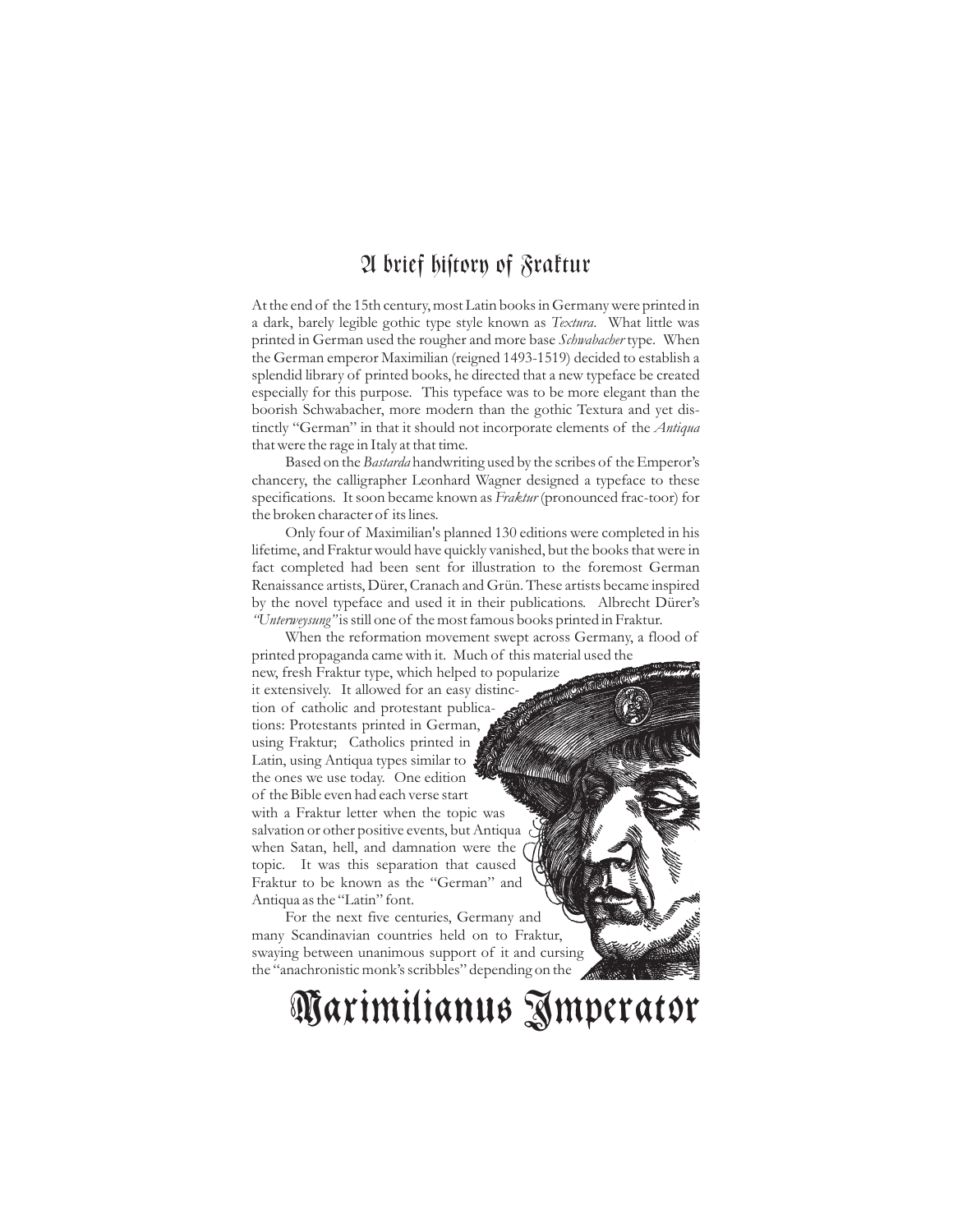current level of national sentiment. Most works intended for a general audience continued to be printed this way well into the 20th century, while books of a more scientific nature used the "learned" Latin type. In the meantime, most other European countries adopted Antiqua, and still use it to this day.

After World War I, Fraktur gradually went out of style as German society became more cosmopolitan and open to international influences. Of course, the Nazis put an end to that when they rose to power in 1933. All things German were glorified, and Fraktur was declared the only "Aryan" type. Many pseudo-Fraktur and Gothic fonts were created then, most displaying the harsh spirit of the "New Germany" and all of them stiff and ugly.

It is ironic to learn that it was Hitler himself who finally terminated Fraktur printing. By January 1941, Germany had conquered most of Europe, and the German type had become a communications barrier with the new "vassals". Fraktur was replaced by the standard Antiqua. In a typical ideological about-face, Hitler declared Fraktur to be "Un-German" and "of Jewish origin", and so it was officially abolished. Hitler's order directed all newspapers and publishing houses to switch to Antiqua at the earliest practicable date. This was an economic impossibility for many printers, so the decree didn't have any profound effect until late in the war. The allied forces naturally couldn't have agreed more with Hitler on the legibility issue and promptly ordered the regulation to remain in effect.

Following the war, German printers and type designers looked for new directions that were not reminiscent of Germany's militarist past, and eventually developed a style similar to the Bauhaus designs of the 1920's.

During the next forty years, Fraktur became associated closely and solely with the Third Reich. Fraktur became "Nazi-print". This image was enforced by many movies, documentaries, books and articles, and it proves almost impossible to correct today. Nonetheless, printers and type designers are carefully pulling the old treasures back into the light and hope to free them of political connotations.

We hope that our little bundle of 18 fonts contributes to that end, we cordially invite you to enjoy this new, old, beautiful way of putting thoughts on paper.

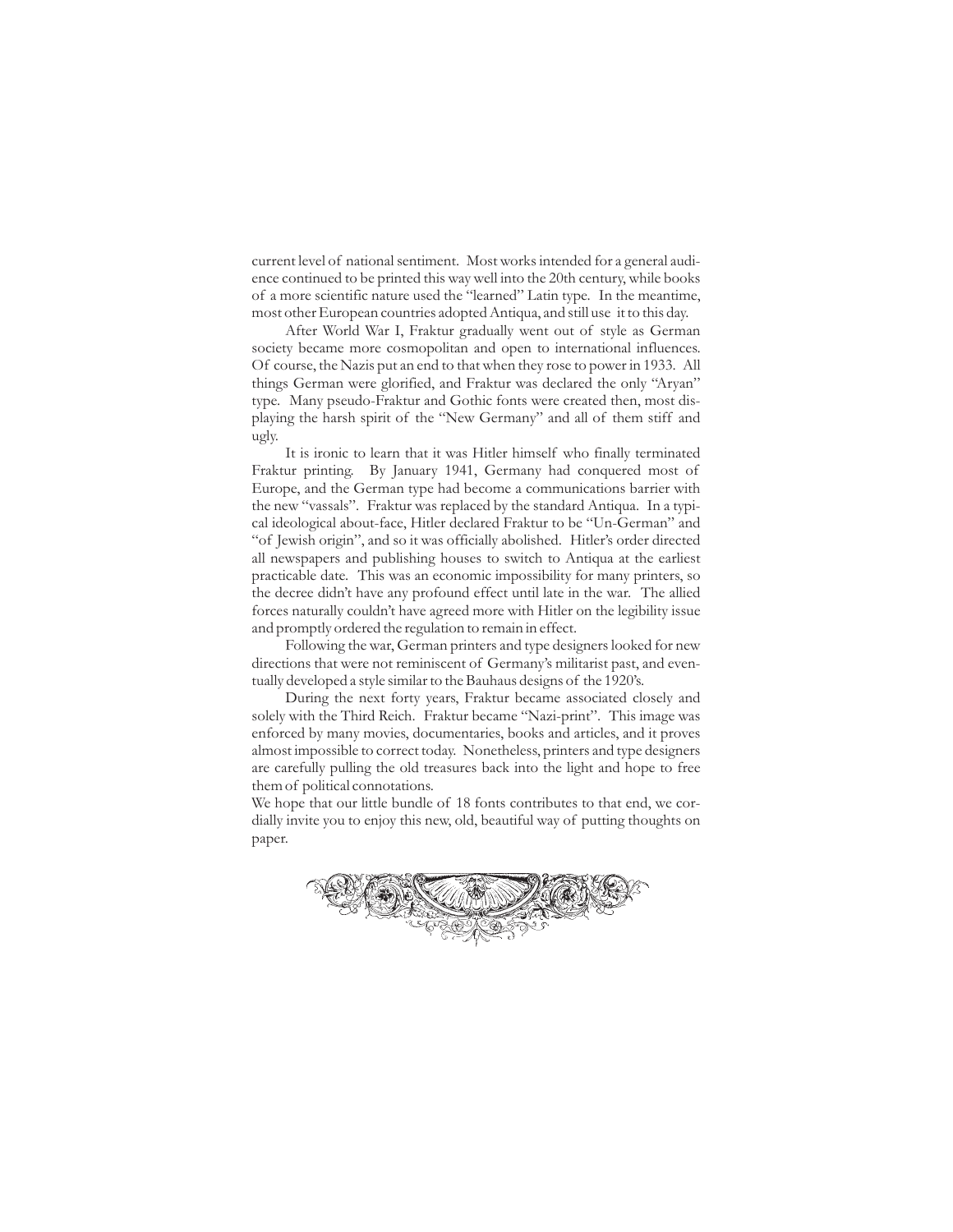#### The Font<

#### **Lutenberg Bibellchrift**

Only in today's age of capitalism and high technology are we able to appreciate not only the artistic value of Johannes Gutenberg's work, but also the immense business acumen and vision that this man possessed. At a time when laboriously handwritten books fetched astronomical sums in the market, Gutenberg conceived of a method to mass-produce books of equal quality, thus opening up a true goldmine. For the twenty years it took him to develop the art of printing, Gutenberg never lost his vision, overcame immense technical and financial difficulties, and finally produced books of such a technical and artistic quality that they cannot be duplicated by today's printers. How soon we started to take the art of printing for granted is shown by the fact that Gutenberg was quickly forgotten after his death. Our entire knowledge of the man and his life is derived from a handful of legal documents, most of which were destroyed in a 19th century fire. The only monument to the man Johannes Gutenberg is the one he built himself: his 42-line Bible.

The Gutenberg Bibelschrift font is an accurate rendition of the type developed and used by Gutenberg for his 42-line Bible. His aim was to imitate the beautiful, but hard to read Textura calligraphy then used for most books. To that end, he had to render not only the letters of the alphabet, but also a great number of common ligatures and abbreviations. To strengthen the impression of original handwriting, he also cast several slightly different versions for each letter, so that his entire font consisted of 290 types. We have reproduced the most common version of the alphabet, as well as the ligatures and abbreviations used. The original font had no numerals. Whatever numbering was required was added in red ink after printing was completed.

#### Alte Schwabacher

When Fraktur was developed, most German-language publications were printed using a form of Schwabacher type. This font evolved from the bastarda scripts that were widely used at the time. Schwabacher types are easily distinguished from Fraktur fonts by the rounded stems of such letters as "o" and "d". The Schwabacher font has a bold and original character, it complements the Renaissance woodcuts of Dürer, Cranach and many other artists. Being a very ornamental font, it is suitable for decorative printing, or to augment calligraphic work.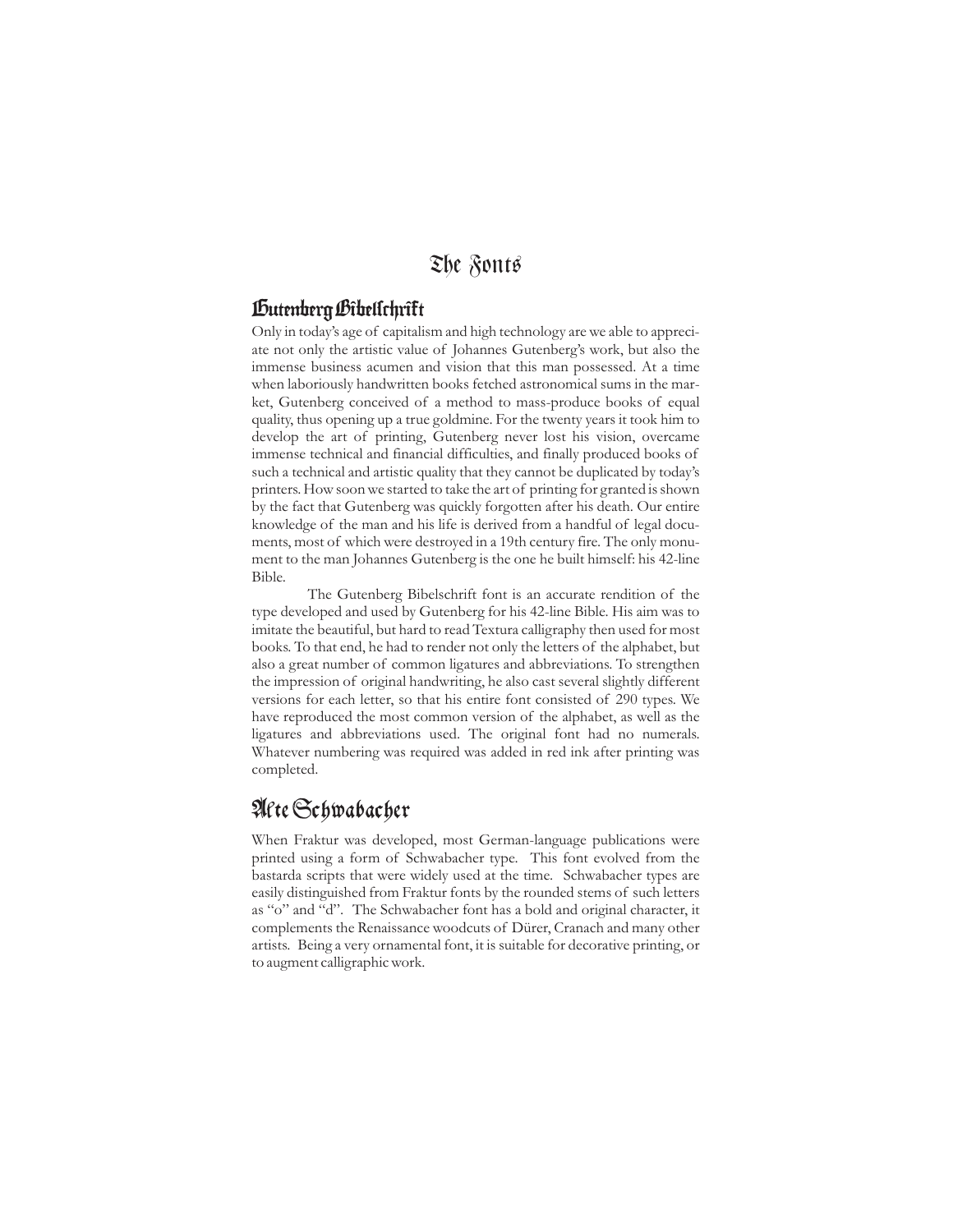#### Wittenberg Schwabacher

By the time Martin Luther completed his German translation of the Bible, printing had been a flourishing industry for over eighty years. It is therefore no surprise that the *"Biblia Deutsch"* found fertile ground; hundreds of thousands of copies were sold, the original printer could not satisfy the demand and a good number of pirated copies appeared. All these Bibles were printed in some form of Schwabacher; our Wittenberg version comes closest to the original font.

#### Gebetbuch Fraktur

The first of Emperor Maximilian's magnificent books was a prayer book, 10 copies printed on parchment. It was for this book that the first Fraktur font was commissioned because all other available types were either too common or too antiquated. This Fraktur was based on drawings by Leonhard Wagner. The punches were cut by Johann Schönsperger, who also printed the prayer books. The finished copies were then given to noted Renaissance artists for illustration. The result were books of such high artistic quality and excellent workmanship that they stand up to Gutenberg's 42-line Bibles.

#### Theuerdank Fraktur

One of Maximilian's most ambitious printing projects was a glorification of his voyage west to wed Mary of Burgundy. The romanticized account of this adventure was lavishly layed out in the epic *'Theuerdank''*. The typeface for this book was probably designed by Vinzenz Rockner, the Emperor's personal secretary. Theuerdank is an almost "modern" Fraktur and forms the base for many subsequent designs. Note that the printed letters of the original were embellished further by adding ornamental lines in various colors by hand.

#### Coelnisch Aucrent Fraktur

The founder of the famous Luther foundry in Frankfurt is said to have started his business with borrowed punches for the Coelnisch Current Fraktur. This font is an excellent choice for headlines and titles and is best used sparingly at sizes above 30 points. It works well with the Theuerdank or Gebetbuch Fraktur as text fonts, but also provides a nice contrast when used with the Luther Fraktur.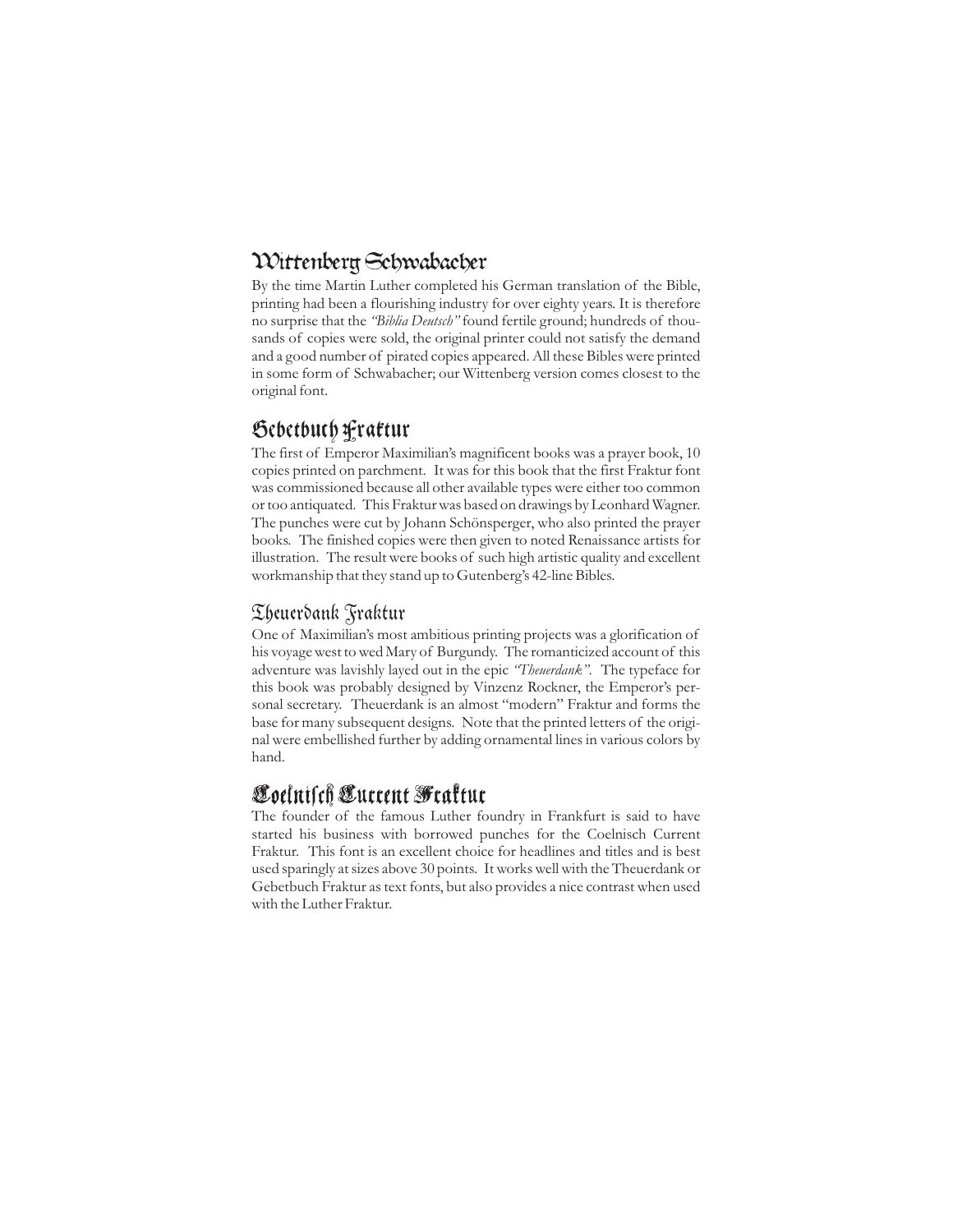#### Neue Schwabacher

While most German-language publications from about 1480 to 1530 were printed in the Schwabacher type, it fell into disuse after the rapid rise of Fraktur. It experienced a resurgence during the 17th century, when this particular font was designed. Its appearance is robust and it matches the bold, dark woodcuts of that period very well. Neue Schwabacher is equally wellsuited for text or headline projects.

#### Luther Fraktur

This font was designed by Erasmus Luther in 1708 and still is considered one of the most beautiful and legible Fraktur fonts. The Luther Fraktur forms a link between the earlier Gebetbuch Fraktur and the later Breitkopf Fraktur types. It is very well-suited for any type of printing, especially for religious texts. Luther Fraktur looks best when it is printed at relatively large sizes: at about 13 - 14 points.

#### Breitkopf Fraktur

While Luther based his font on Maximilian's Gebetbuch Fraktur, Johann Gottlieb Immanuel Breitkopf took the younger Neudörffer-Andreä Fraktur as his model, a font that was used by Dürer to print several of his theoretical works. The Breitkopf Fraktur represents what is commonly thought of as a "classic" Fraktur. It gained immediate success and remained the most popular Fraktur well into the last century, but then fell into disuse until 1899, when it was re-cast by a number of foundries.

#### Unger Fraktur

Enlightenment, French Revolution and the beginning development of the classicist style in art and architecture made a renewal of the traditional typefaces unavoidable. Johann Friedrich Unger, a renowned Berlin printer and publisher, took on the task and presented this light, sharply-contrasted Fraktur in 1793. It was very well received by the luminaries of the time; Goethe's "Wilhelm Meister" was one of the first books printed in Unger Fraktur.

#### Fette Haenel Fraktur

The middle of the 19th century saw the advent of the "elephant", or "modern" typefaces, which featured strong contrasts between stems and hairlines. This font, created in 1846 by Eduard Haenel, is a good example. The font is well-suited for headlines and general advertising purposes.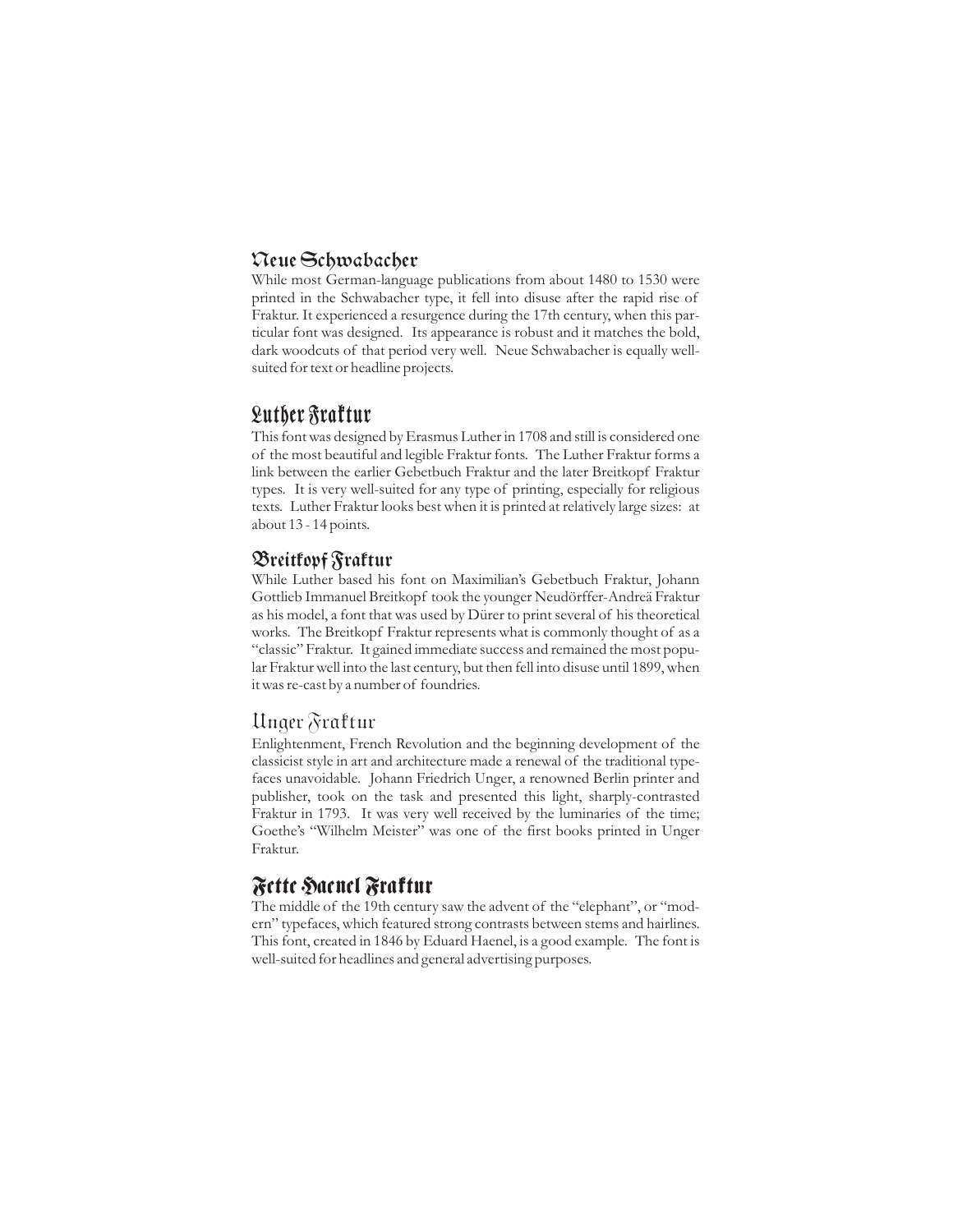## PeterSchlemihl

Adalbert von Chamisso's story about a man who sells his shadow to the devil inspired this curious font - a graceful type surrounded by a fine shadow line. Peter Schlemihl is a graceful font that is best used in headlines, but also makes an interesting text font.

#### Ganz grobe Gotifch

Looking at this font will best explain the name "black letter". It is possibly the blackest of all types, yet it maintains an amazing legibility. Ganz Grobe Gotisch is especially effective in advertising, headlines and other applications where a "strong impression" is desired.

#### Maxímílían Gotífch

The 19th century type designer Rudolf Koch drew inspiration from his strong Christian faith. He devoted his life to the development of a fitting typeface for the Bible. Maximilian, appropriately named for Fraktur's originator, comes close to this goal. Its broad and noble impression makes it an ideal choice for headlines and quotes.

#### Zentenar Fraktur

Zentenar Fraktur could easily be considered the most beautiful of all Fraktur types. It was one of the last Fraktur fonts produced before World War II, and as such presents the pinnacle of Fraktur development before it was taken over by the Nazis..

#### OproBoorthur Linnennd

A stack of old family letters yielded this personal handwriting. My grandfather wrote a clear, yet traditional script, and we thought we'd make a fun font for personal and informal correspondence. Your friends will probably curse you if you use it for longer letters - it tends to be hard on the eyes!

Burrant Dugfarftief

Kurrent Kupferstich is a rendition of the Old German Script as it was used from the 18th century on in most official documents. If you happen to trace your German family roots, or have letters or documents from before 1900, you will want to use this font to help you learn the old German script: simply type some text in any ordinary font, then convert it to Kurrent Kupferstich and practice your reading skills.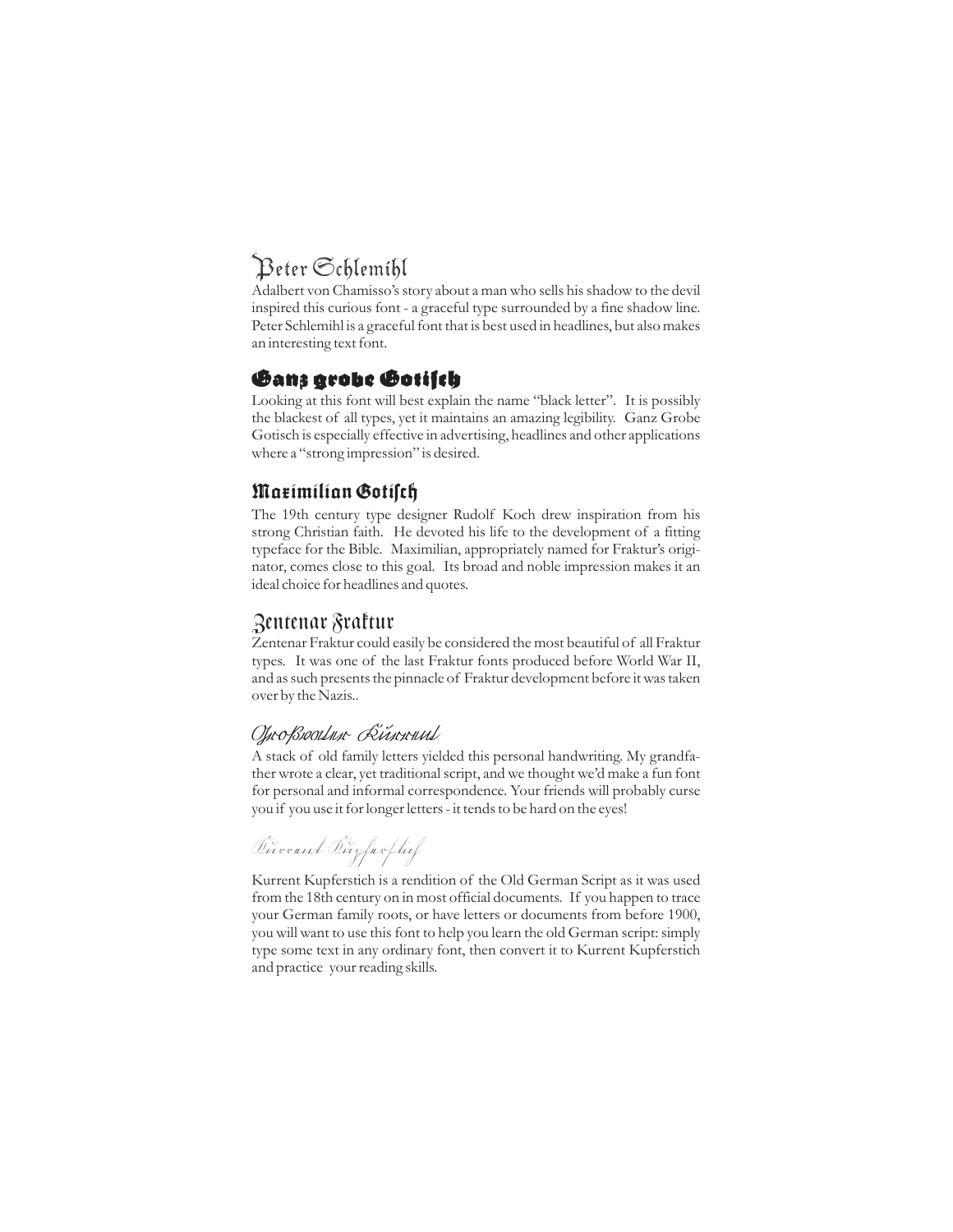#### Ourshirlin

Anybody who has tried, will confirm that the classic Kurrent script is very hard to write. There are many sharp angles, straight lines and abrupt changes in direction. To give schoolchildren an easier start, the Viennese graphic artist Ludwig Sütterlin (born 1865, died 1917) devised a form of Kurrent that consisted of wide curves and very few sharp angles, intended as a basic script from which the pupils would develop their individual handwriting. "Sütterlin" became the "standard" script in all Prussian schools in 1915. By 1934, it was firmly established in virtually all German schools. Sütterlin

Kurrent is the handwriting remembered by today's older German generation, and much confusion exists whenever Sütterlin, Kurrent and Old German Script are discussed as totally separate things. Instead, they are simply different styles of writing German. Like all Fraktur and Kurrent types, Sütterlin disappeared after 1941.

Frankfurt, den 14ten Mai 1886 Linbflu finnsa! D>eine >reizend>en >liebev>ollen Zeilen >v>om 28tun Azvil avfordann vafifu frisidarning, dun fin fabun micf fo untzückt, daß sief micf am >lieb|en >gleich >nach Empfang zur Beantw>ortung -fingufulzl fällu; va nd abux 11 2lfx Abund d >war >und >ich >grad>e >au>< >dem Theater >kam, noch bein Abendefen genommen fatte, ließ ich linbar IaS Dargungan bis fanta blaiban.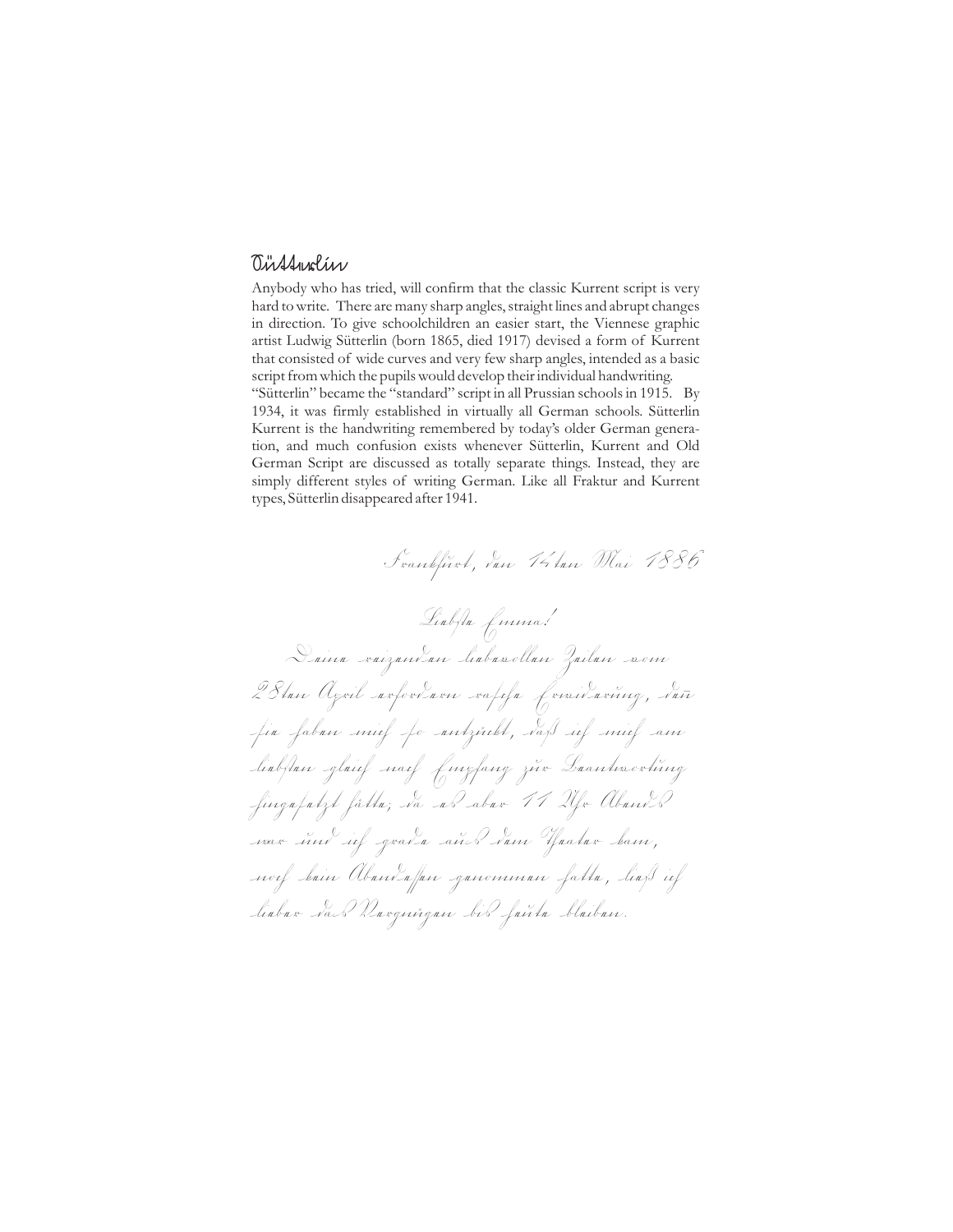#### A Word about Orthograpy

Throughout the ages, individual orthography varied greatly, as regional and dialect differences had a heavy impact on the way words were written as well as on specific terms and grammar. Without delving into the linguistic details of the development of the German language, we only recommend that you consult the appropriate literature on which spelling of a particular word applied during the period of your printed piece. The title page below displays such "old-style" spelling.



## Rule< for Setting Fraktur Type

(adapted in part from Albert Kapr, "Fraktur")

The following typesetting guidelines apply specifically to German texts. While Fraktur was not intended to be used in any other language, it would seem acceptable to type English, French or Scandinavian texts in it, as these languages made use of Fraktur or Gothic fonts at one time or another. The rules should still be followed as far as applicable. This will ensure that the printed end result is in conformity with traditional printing customs.

The long featured in all Fraktur fonts was also present in all Antiqua types before 1800. The advantage in using the long  $\int$  lies in greater legibility of long words, as well as a richer type image. is used at the beginning of words, and partial words in longer combinations, as well as in within words: fagen, s s s Erbse, lesen, essen, gestern, Höhensonne, Mikroskop, transpirieren.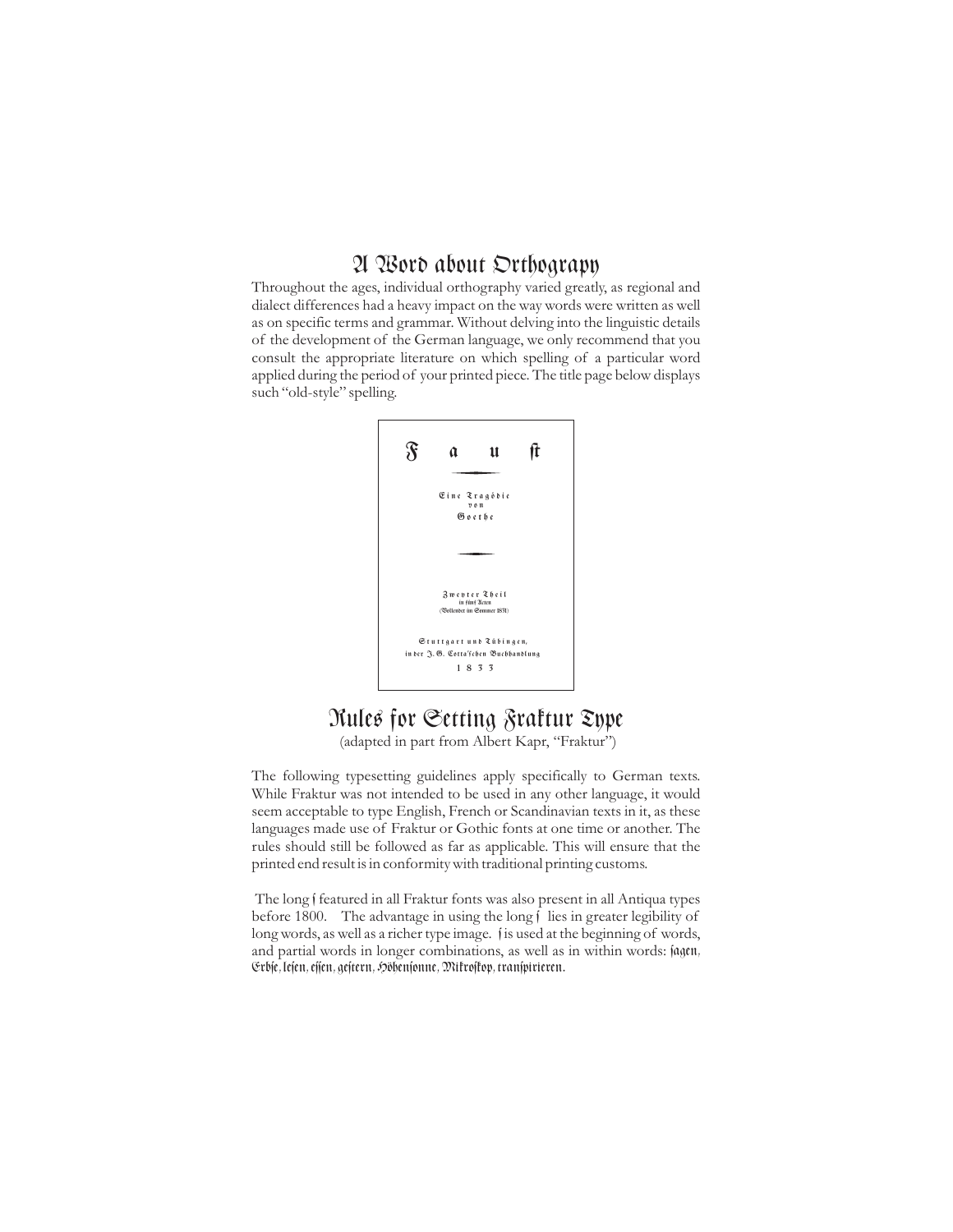If a word is hyphenated, the fremains: Wef-fer. Likewise, if a word ends in an apostrophe, the fremains: laff'.

Combined words that drop the 'e' also use the f: Bermechflung, erlefne. Abbreviations retain the fas well: Berf. Sef.

The round or ending  $\mathfrak s$  is used at the end of words and partial words, and at the end of syllables derived from foreign terms: dies, häschen, austrinten, Ordnungeliebe, Diepene, Jechiae. A also occurs at the end of syllables in rare combinations such as  $\delta \delta$ ,  $\delta f$ ,  $\delta m$ ,  $\delta n$ ,  $\delta m$ : Dresden, Arabeste, ristant, (but obftur), Mostau (but Minst), Wismut, Klausner. There is no se; the proper forms are either [6, 6], [[ or ß

Ligatures (joined letters) improve the flow of printed Fraktur. The following ligatures are available in most fonts of the Gutenberg Press:  $\phi$  ď ff fififi fifi ß ft  $\beta$ .  $\beta$  is placed at the end of words ending, or about to end in  $\beta$ . Ligatures are used whenever the applicable pair of letters falls into a syllable. Combined words do not use ligatures: død), Nud, bøffen, verfilzt, flacb, øft, Baffer, Uft, Ratse but not auffordern, Schilfinsel, Schnupftuch.

Bold and Italicized fonts are rare in Fraktur printing, and even those available don't look quite right. Skewing Fraktur electronically creates unsatisfactory results as well. Legibility considerations prohibit setting in capital letters.

For centuries, printers got around this problem by capitalizing only the first two letters of an emphasized word: 3ch bin der 50 Err, dein ODtt. However, this method disappeared at the close of the 18th century and should only be used to reproduce printed matter from before that time. The only traditionally correct solutions are bold and  $\int \mathfrak{p} \mathfrak{r} \mathfrak{e} \mathfrak{a} \mathfrak{d} \mathfrak{r} \mathfrak{e} \mathfrak{g} \mathfrak{t}$ . It is important to note that all ligatures except  $\mathfrak{c}\mathfrak{h}$ ,  $\mathfrak{c}\mathfrak{f}$ ,  $\mathfrak{t}\mathfrak{z}$ , and  $\mathfrak{f}$  are split when text is spread. Alternately, different fonts such as the Schwabacher can be used to emphasize: Beispiel einer Schwabacher als 2lufzeichnungsfchrift. Lastly, the words to be emphasized may be set one or two points larger than the base type: Beißpiel einer  $\mathfrak{Pergr\ddot{\mathfrak{g}}}$ erung als Aufzeichnung.

Complete sentences in foreign languages must be set in Antiqua; the same applies to words and phrases that have not yet found their way into the German language: va banque, en gros. The same is true of capital acronyms: CDU, FDP, SPD.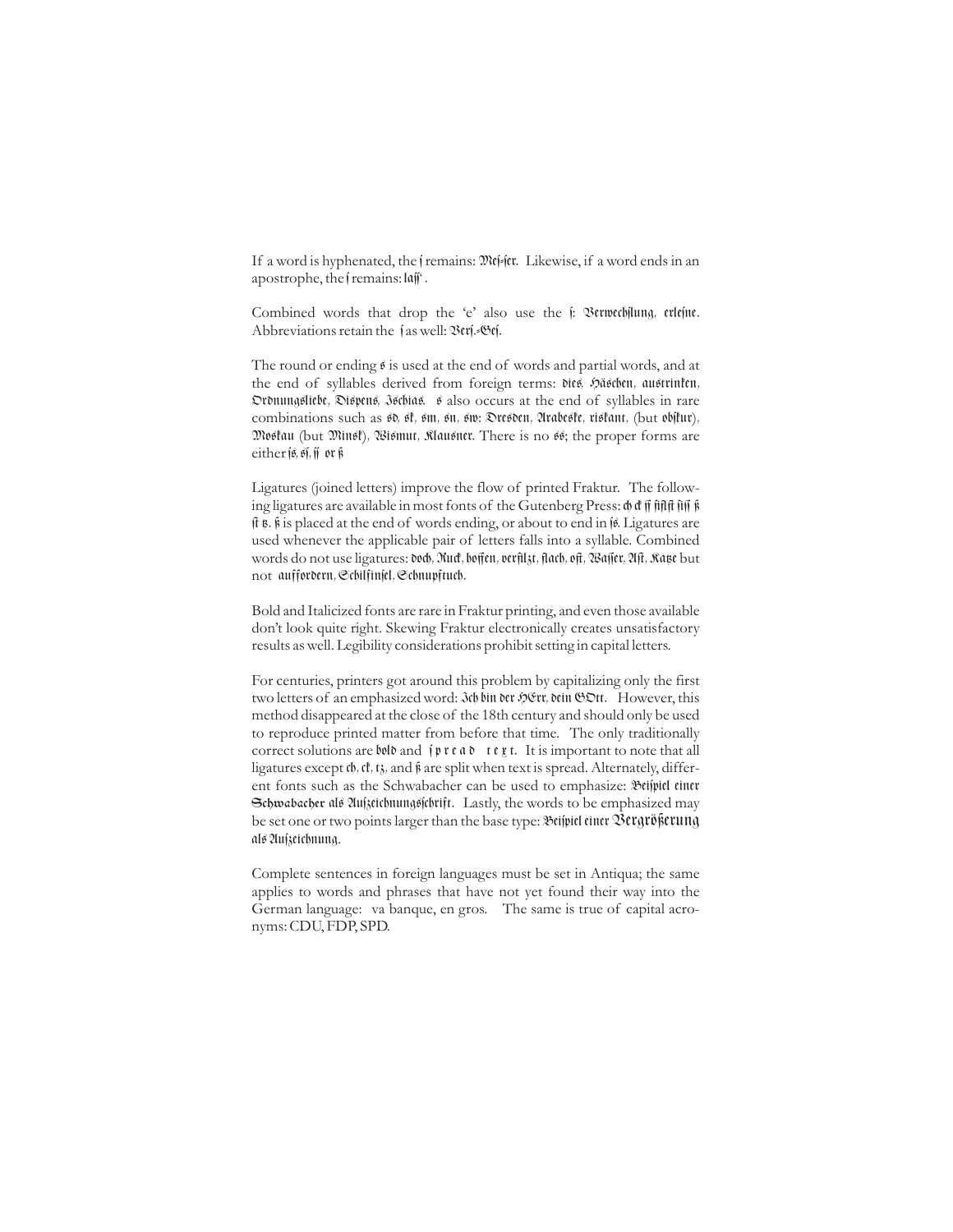Several fonts do not feature certain letters because they were not used at the time: Gebetbuch Fraktur was used to print Latin, it therefore does not contain "u" and "w". Many fonts designed before 1900 have no J. We have provided the appropriate characters for ease of use, but the purists among us should refrain from their use.

The handwriting fonts demand special attention with regards to the correct spacing of individual letters. While some letter combinations require extra spacing; others do not. We therefore have provided a free joint that can be used where extra spacing is appropriate.

#### Ligature< and Special Character<

To provide easy access to the most commonly used ligatures and special characters, we have assigned them to keys not generally used in Fraktur printing. Umlauts were assigned to specific ANSI codes, because they correspond to particular keys on a German keyboard. To produce characters using the ANSI code, you need to press and hold the ALT key and type the code on the number pad while continuing to hold the ALT key down. When you let go of the ALT key, the character appears. The following chart provides a reference.

|    |               | ff ligature | ä  | 0228             | a-umlaut    |  |
|----|---------------|-------------|----|------------------|-------------|--|
| ₿  | @             | tz ligature | Ö  | 0246<br>o-umlaut |             |  |
| cb | #             | ch ligature | ü  | 0252             | u-umlaut    |  |
| cŧ | \$            | ck ligature | Ä  | 0196             | A-umlaut    |  |
|    | $\frac{0}{0}$ | ss ligature | Ö  | 0214             | O-umlaut    |  |
| fl | {             | fl ligature | Ü  | 0220             | U-umlaut    |  |
| ١Ì | ∤             | si ligature | fl |                  | fi ligature |  |
|    |               | sf ligature | ſt |                  | st ligature |  |
| ft |               | ft ligature | ß  | 0223             | double s    |  |
| B  | $\,<\,$       | ending s    |    | >                | free joint  |  |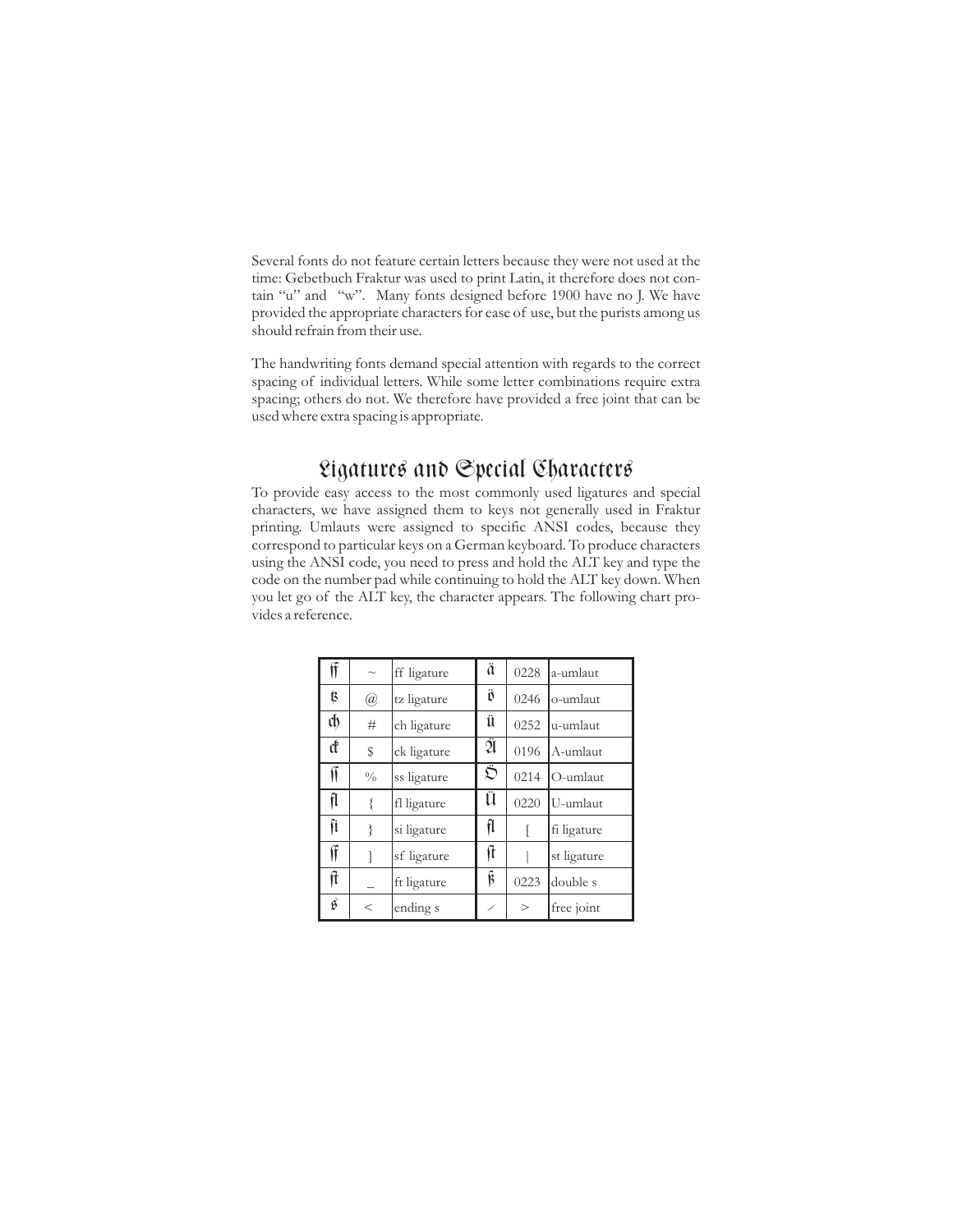#### Notes on letting the Gutenberg Bibellehrift

Parchment or paper was extremely expensive in medieval times. For that reason it was important to fit as much text as possible onto a page. Early scribes thus developed ligatures and abbreviations to conserve space. While writing material became more abundant towards the close of the Gothic Era, these techniques were maintained, thus making room for elaborate decorations and miniature paintings called *illuminations* that continued to adorn books for several centuries. Gutenberg printed only the "raw" text of his Bible, leaving space for initial letters, numbers and decorations, to be added by hand later. Ligatures and abbreviations were also helpful in maintaining the two evenly justified columns of text featured in the 42-line Bible. In order to produce authentic-looking text and to control text flow, you should use the abbreviations and ligatures provided. Use them sparingly, or else your text will become illegible. Curiously enough, the abbreviations originally intended for Latin texts also appear in certain German books, where they appear totally out of place. You should employ these devices only for Latin texts. Here is an example:

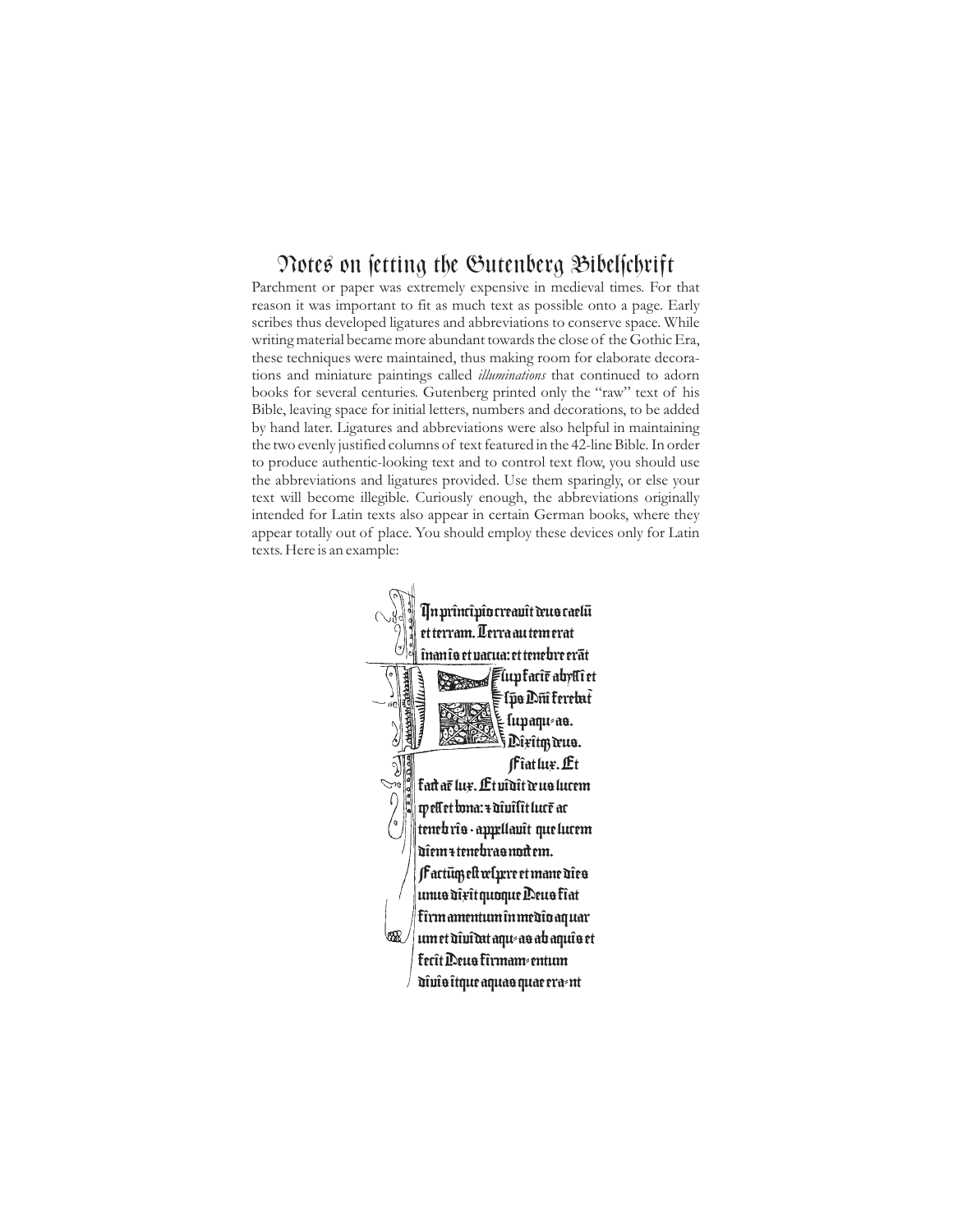Gutenberg had to account for slight variations in a scribe's handwriting to create the illusion of a handwritten book. He therefore created several punches for each letter. Including ligatures and other symbols, his typeset eventually contained 290 characters. The chart below shows the available special characters, the ASCII code, and for which combination of letters they were used.

| $\overline{\mathfrak{a}}$                         | 0134 | am, an         | ŷ                             | 0175 | gi              | $\ddot{\mathfrak{g}}$     | 0195 | quam, quan   |
|---------------------------------------------------|------|----------------|-------------------------------|------|-----------------|---------------------------|------|--------------|
| $\ddot{\hat{\mathfrak{a}}}$                       | 0138 | ar             | ij                            | 0179 | gra             | $\boldsymbol{\vartheta}$  | 0199 | que          |
| ta                                                | 153  | bа             | łд                            | 0183 | ha              | q                         | 0203 | que, quod    |
| $\mathbf{r}$                                      | 0159 | be             | ţç                            | 0187 | he              | ĝ                         | 0207 | qui          |
| la                                                | 0164 | bet            | î                             | 0191 | im, in, min     | $\hat{\mathfrak{q}}$      | 0212 | quo          |
| lv                                                | 0167 | bo             | f                             | 0198 | el, il, les, ul | $\phi$                    | 0217 | quod         |
| фı                                                | 0174 | cha            | m                             | 0202 | mm, mn          | $\frac{1}{9}$             | 0221 | quoque       |
| the                                               | 0178 | che            | $\ddot{\tilde{\mathfrak{u}}}$ | 0206 | an              | $\ddot{\mathbf{z}}$       | 0137 | $\mathbf r$  |
| ф                                                 | 0182 | cho            | ñ                             | 0210 | nn, omin        | $\overline{\mathrm{r}}$   | 0215 | re           |
| m                                                 | 0186 | $\rm{co}$      | ã                             | 0216 | ao              | Ķ                         | 0156 | rum          |
| $\mathfrak d$                                     | 0189 | com            | $\tilde{\mathfrak{g}}$        | 0220 | io, on          | $\overline{\mathfrak{f}}$ | 0163 | $\mathbf{s}$ |
| $\tilde{\mathfrak{r}}$                            | 0193 | cra, cri       | pı                            | 0136 | pa              |                           | 0166 | ser          |
| $\ddot{\text{r}}$                                 | 0197 | cri            | p                             | 0140 | oe              | $\overline{t}$            | 0177 | ta           |
| đ                                                 | 0201 | ct             | į                             | 0155 | per             | $\mathfrak{\dot{t}}$      | 0181 | ter, tur     |
| d                                                 | 0205 | da             | P                             | 0162 | præ             | th                        | 0185 | th           |
| ď                                                 | 0209 | de             | p                             | 0165 | po              | $\ddot{\mathbf{u}}$       | 0252 | ua, ue       |
| $\dot{\vec{u}}$                                   | 0215 | dem            | P                             | 0169 | pp, pop         | ū                         | 0196 | uer, ver     |
| ù                                                 | 0219 | den            | $\mathbf{\mathfrak{m}}$       | 0171 | ppe             | ũ                         | 0200 | um, un       |
| w                                                 | 0135 | d <sub>O</sub> | P                             | 0176 | pre, pri        | 3                         | 0204 | us           |
| ń                                                 | 0139 | nd             | þ                             | 0180 | pri             | m                         | 0208 | va           |
| $\overline{\mathbf{f}}$                           | 0154 | em, en, est    | P                             | 0184 | pro             | w                         | 0214 | ve           |
| $\stackrel{\scriptscriptstyle\ast}{\mathfrak{k}}$ | 0161 | er, re         | æ                             | 0188 | prop            | $\ddagger$                | 0218 | et           |
| ${\rm ff}$                                        | 0170 | ffl            | ij                            | 0192 | qua, qui        |                           |      |              |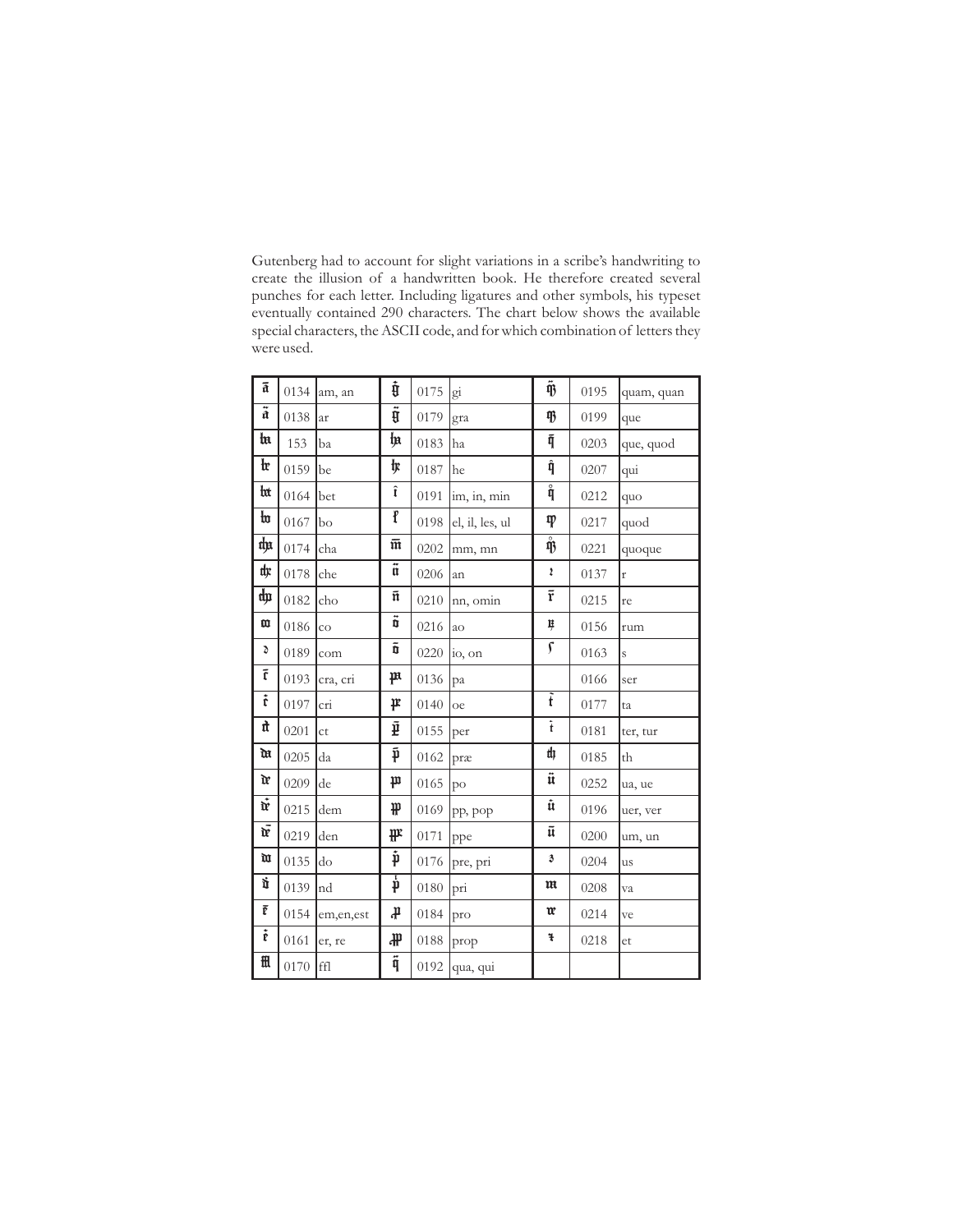## Fraktur Past and Present



The following pages show examples of how the fonts of the Gutenberg Press may be used. You can re-create old documents, make new ones, or just employ the unique character of these fonts in modern graphic design. There are no limits to the possibilities.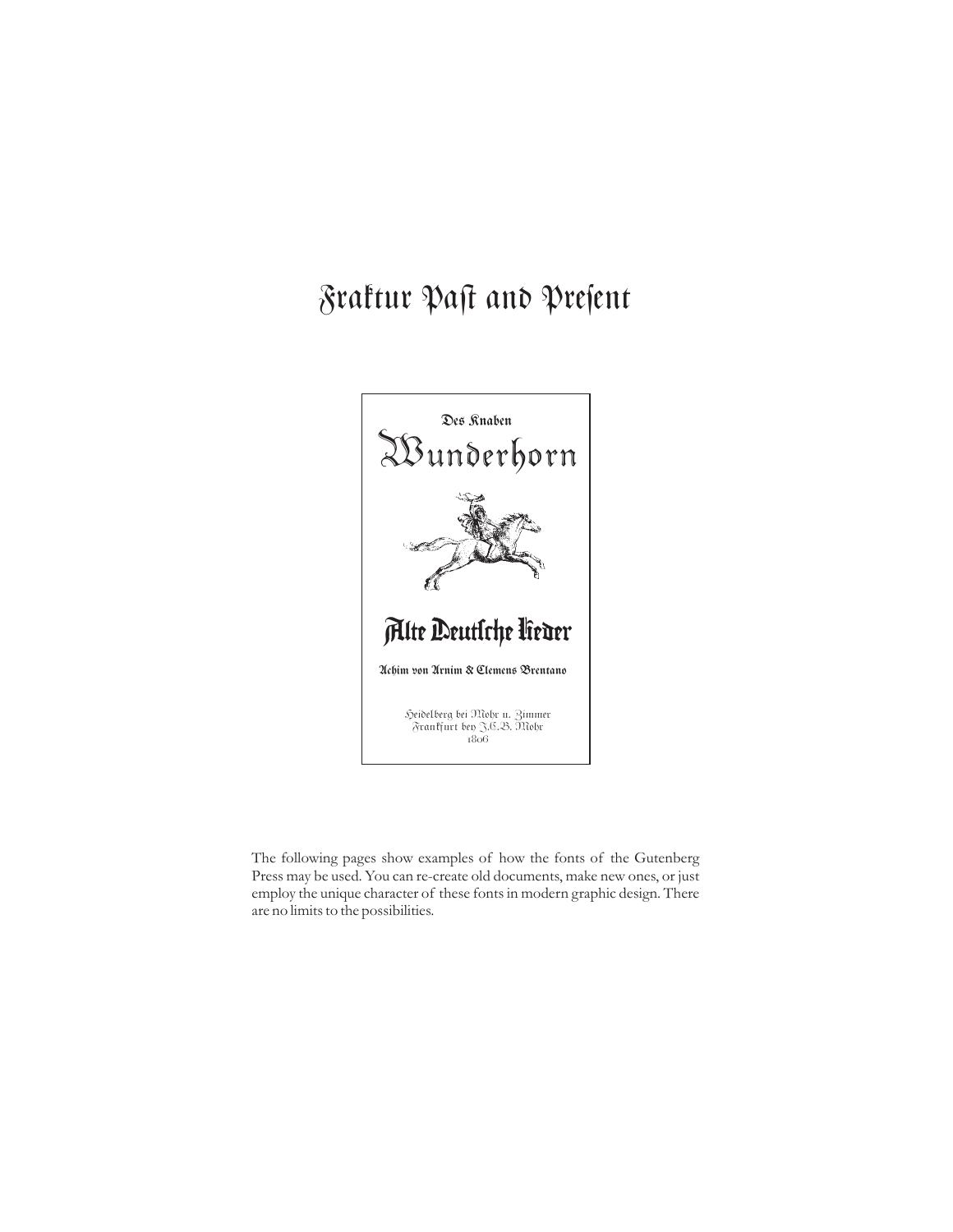

Tatt.

Und GOtt sprach: Es werde eine Seste zwischen den Wassern/die da scheide zwischen den Wassern/Da machte GOtt die Seste und schied das Wasser unter der Seste von dem Wasser über der Seste/ Vnd es tteschab so/Vnd GOtt nannte die Sefte Zummel/Da ward aus 20end und Mortten der zweite Tatt.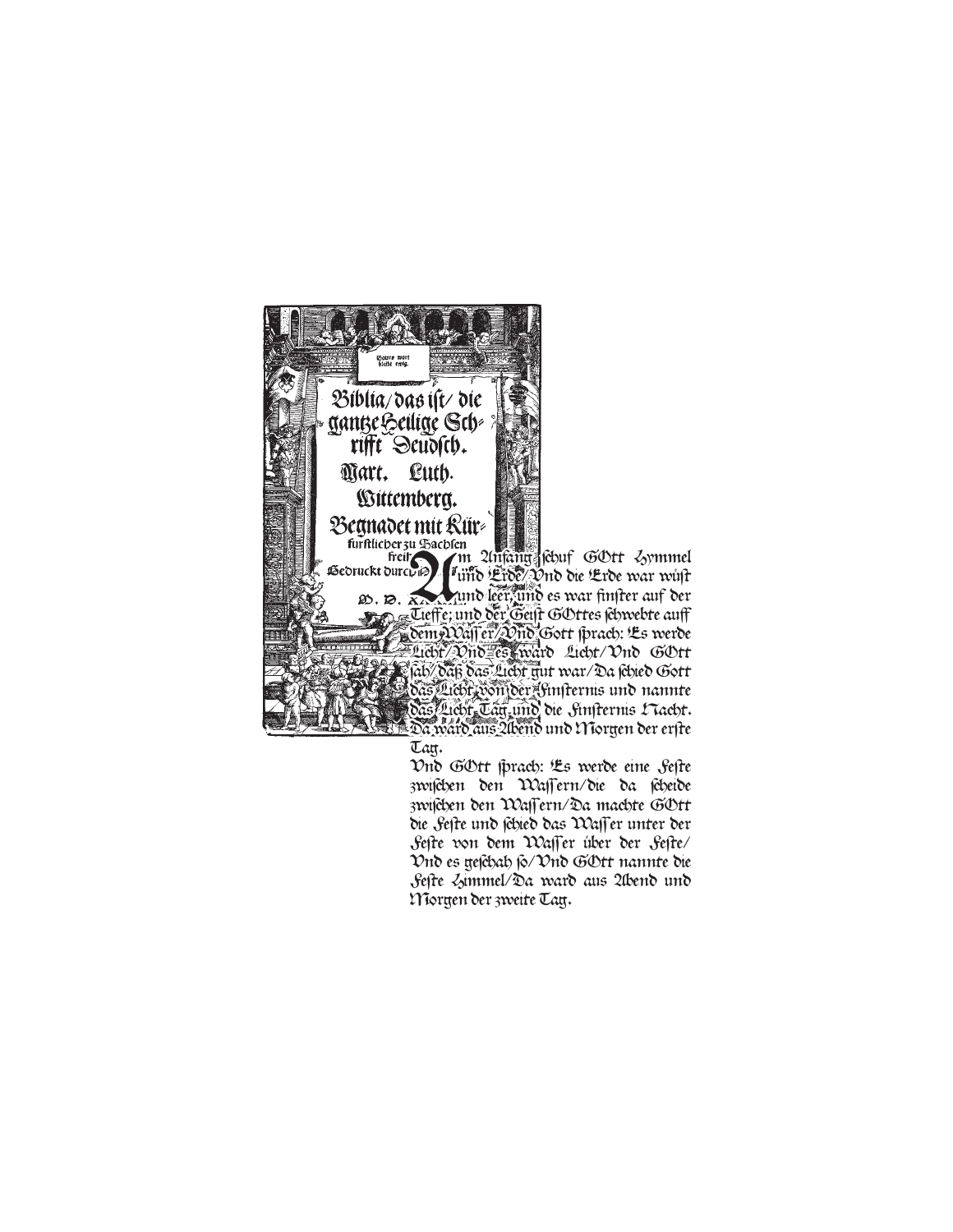$\mathcal{L} \mathcal{T} \alpha$ ch Ochi $\mathrm{H} \mathcal{T} \beta$  (1975),  $\mathcal{T} \beta$  ( $\alpha$  2011),  $\mathcal{L} \mathcal{T} \beta$  ( $\alpha$  and  $\alpha$  and  $\alpha$  and  $\alpha$  and  $\alpha$  and  $\alpha$  and  $\alpha$  and  $\alpha$  and  $\alpha$  and  $\alpha$  and  $\alpha$  and  $\alpha$  and  $\alpha$  and  $\alpha$  and  $\alpha$  and βαβετο/ und if von beten βαλει ukenter βαν felt/und ift in der grös de ber ζαήξιπον/ aber mornister von kaynen und βαν webstaffing is kar ein<br>βαατήΓιανε ζώτη vorn auff der Ltaffin/ das begundt es 31 weben wo es bey Steyne am banch anfir und er würget ihn/ des mag er fich nicht erwehren. Dam das Eher ift alfe gewapnet das ihm der Jeilfärnde nichts thun tann/ Sie fagen auch/ bas ber Ykjmoerns/Schnell/frayeig/ unb auch Luftig/fey.

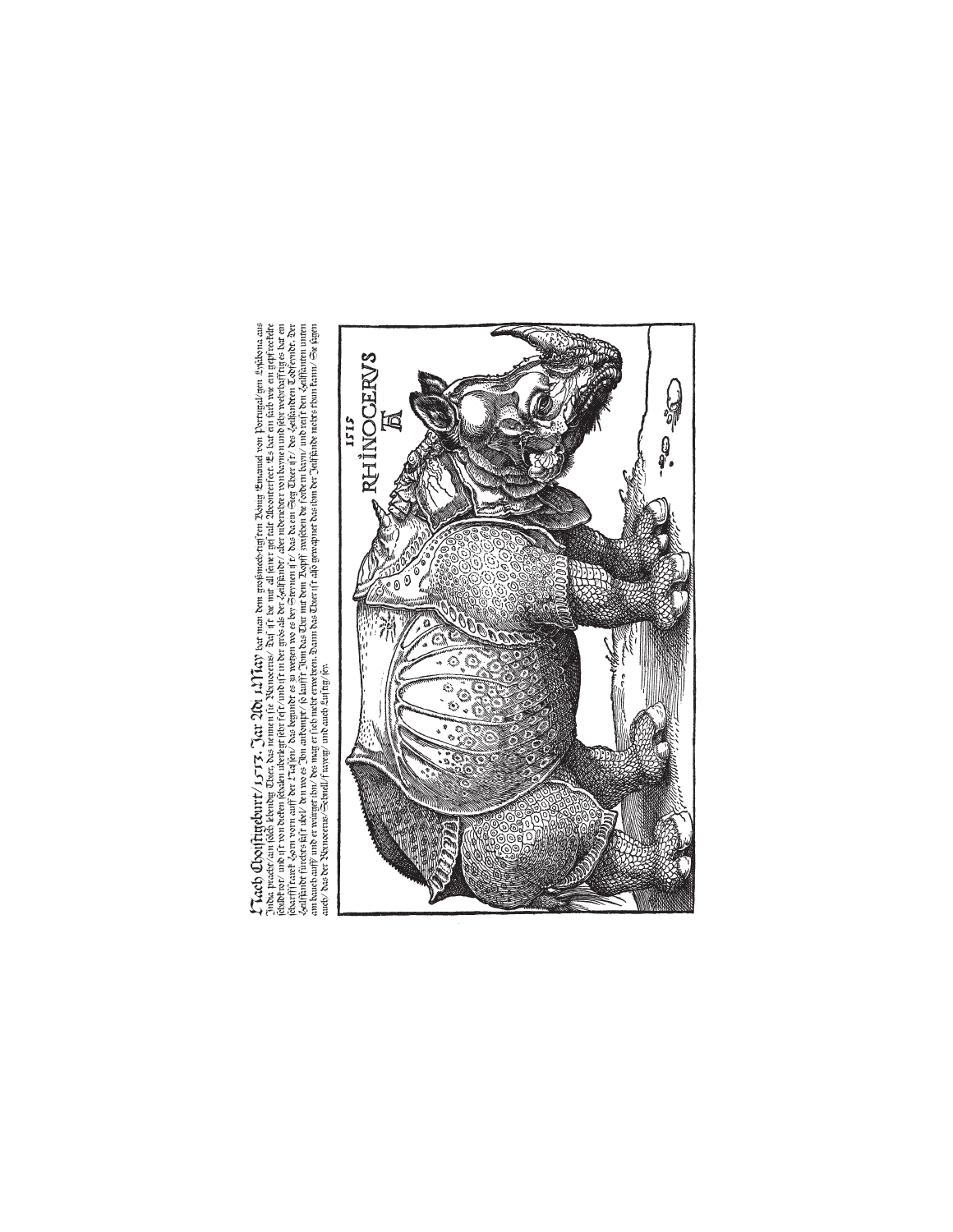



Your Authentic German Band Since 1962 Weddings - Oktoberfests - Events Baltimore, MD (410) 555-5555

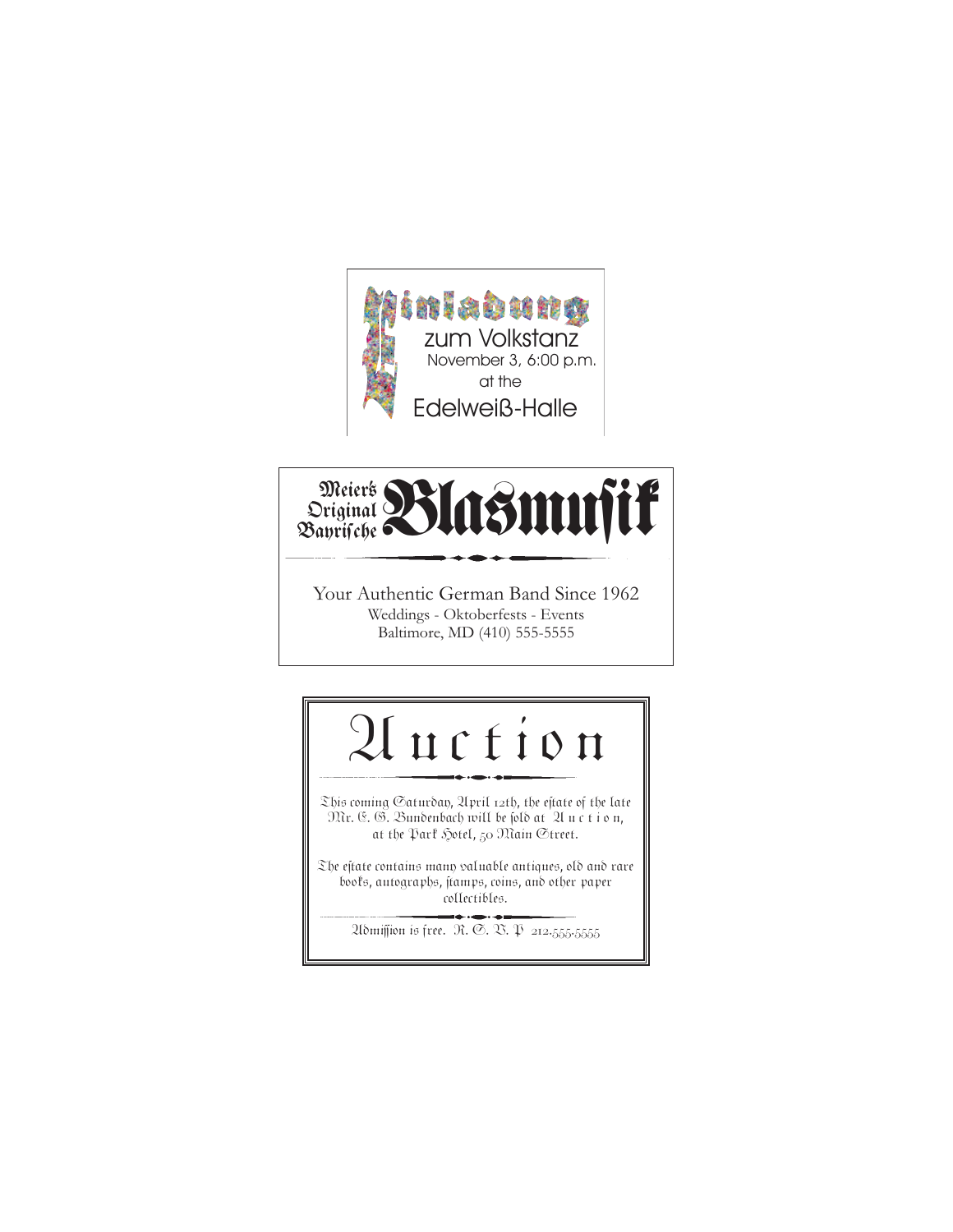

 $\mathfrak{Zum}$ Goldenen Ochsen

4 Boxfingen Inh E. Frafch

# Menű

#### Vorspeisen

Saurer Rås : Tellersülze : Schnecken im Pfännle

#### Suppe & Salat

Flädlesuppe Baisburger Marsch Dirnsuppe Maultaschen

#### Sauptgericht

Saure Kartoffelrädle : Eingemachtes Kalbfleisch : Rostbraten : Korelle : Kalbslendchen in Morchelrahm : Käsivätzle : Krautrouladen

#### Nachtisch

Rabmsulz : Apfelfüchle : Eisfugelbupf